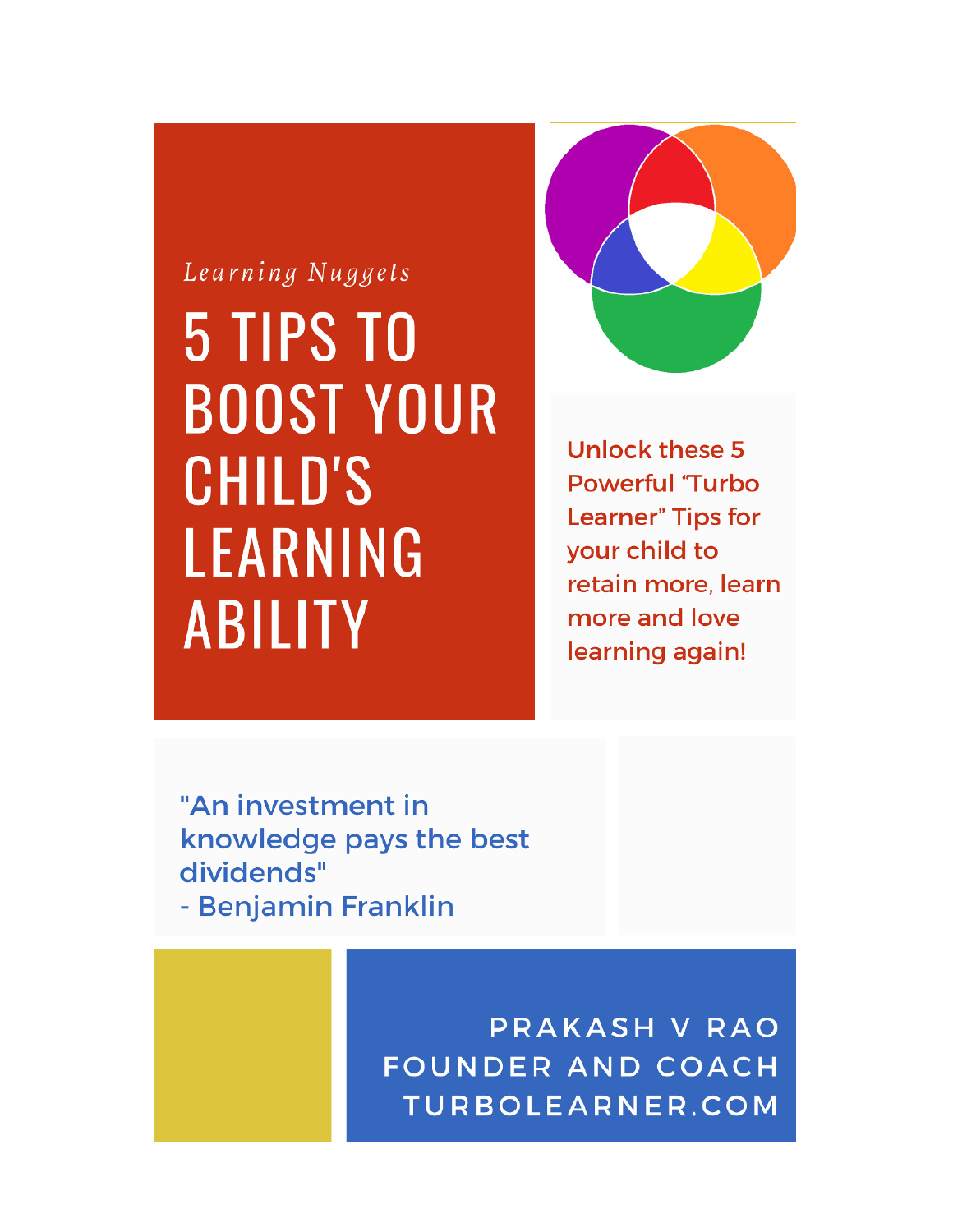#### Table Of Contents

| My Story                                                | 2              |
|---------------------------------------------------------|----------------|
| How You Can Help Your Child                             | 3              |
| Tip 1: Step Forward from Where Your Child Is            | 4              |
| Tip 2: Practice Does Not Make Perfect!                  | 5              |
| Tip 3: Avoid the Student's Syndrome                     | $\overline{7}$ |
| Tip 4: Stop Self-Pity                                   | 8              |
| Tip 5: The Human Brain Gets Fatigued, Too               | 9              |
| Bonus Tip: How to Get Your Child to Love Learning Again | 10             |
| <b>Next Steps</b>                                       | 11             |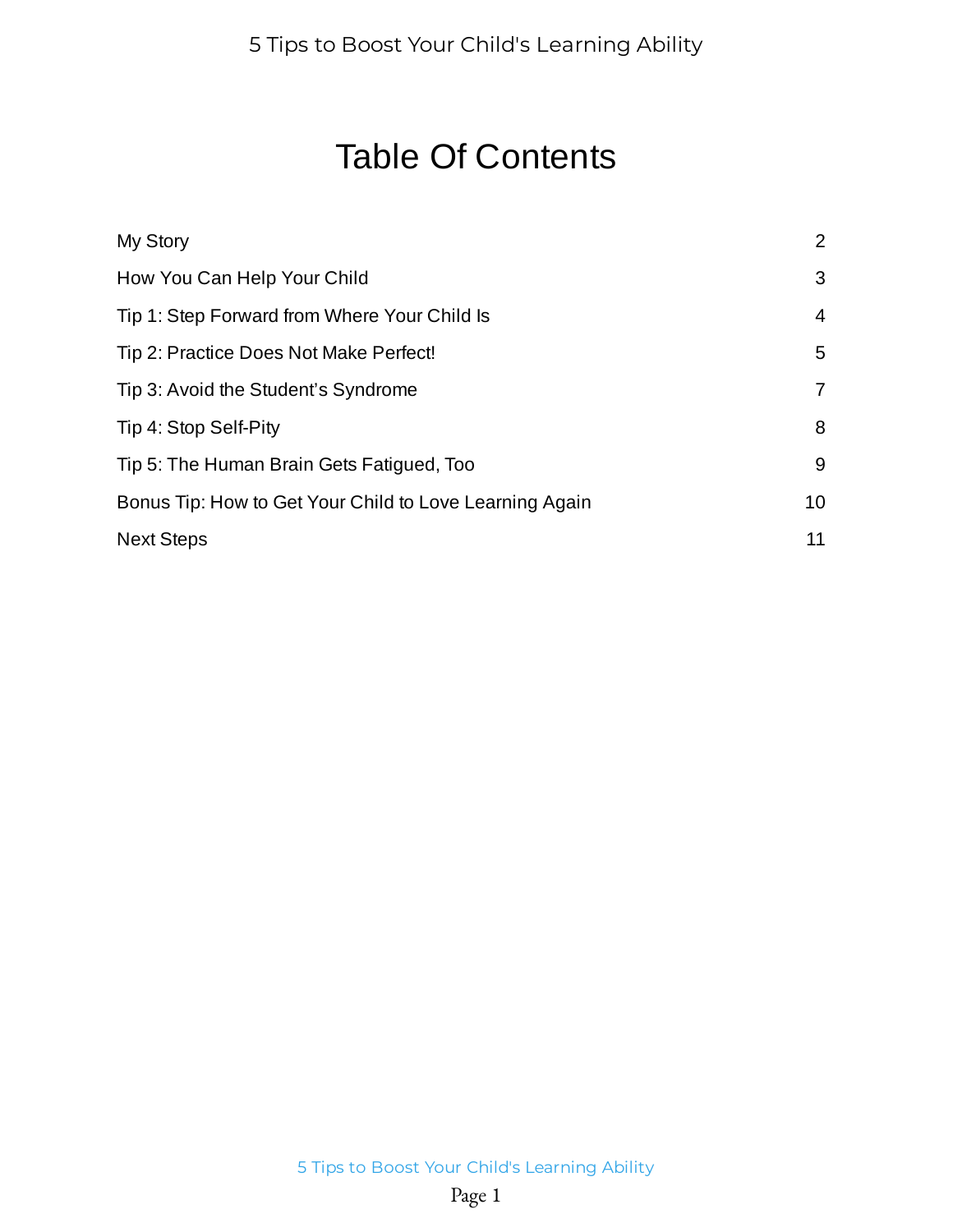## <span id="page-2-0"></span>My Story



Who am I and why should you listen to me?

My name is Prakash Rao. I come from a family where education was and is paramount. I have a Bachelor's degree (B.E. Honors) in Computer Science from the prestigious REC of Trichy (now NIT Trichy), a Master's in Computer Engineering from Boston University and an MBA in Finance from New York University.

But it was not an easy trip.

So long as I was in elementary school, I did very well at studies and was every teacher's pet. I now realize that this was because my mother, a teacher, sat with me as I studied and helped me learn. When I reached middle school, my mother became busy with her own Ph.D. program and the demands of the school that she was the principal of. My grades were abysmal. Since my mother could not spend more of her time and effort with me, she did the next best thing – she taught me to learn.

In two years, I was at the top of the grade again. Since then, I have learnt easily and retained what I grasped for a long time. I have done so by using my entire brain (right-brain, left-brain, cerebellum), my entire mind (conscious, subconscious and unconscious) and all my senses.

I did not realize the value of what I had until I started teaching my children how to learn. And other children. It is now my passion to help children learn easily, achieve better grades and get into the high school/college/job of their dreams.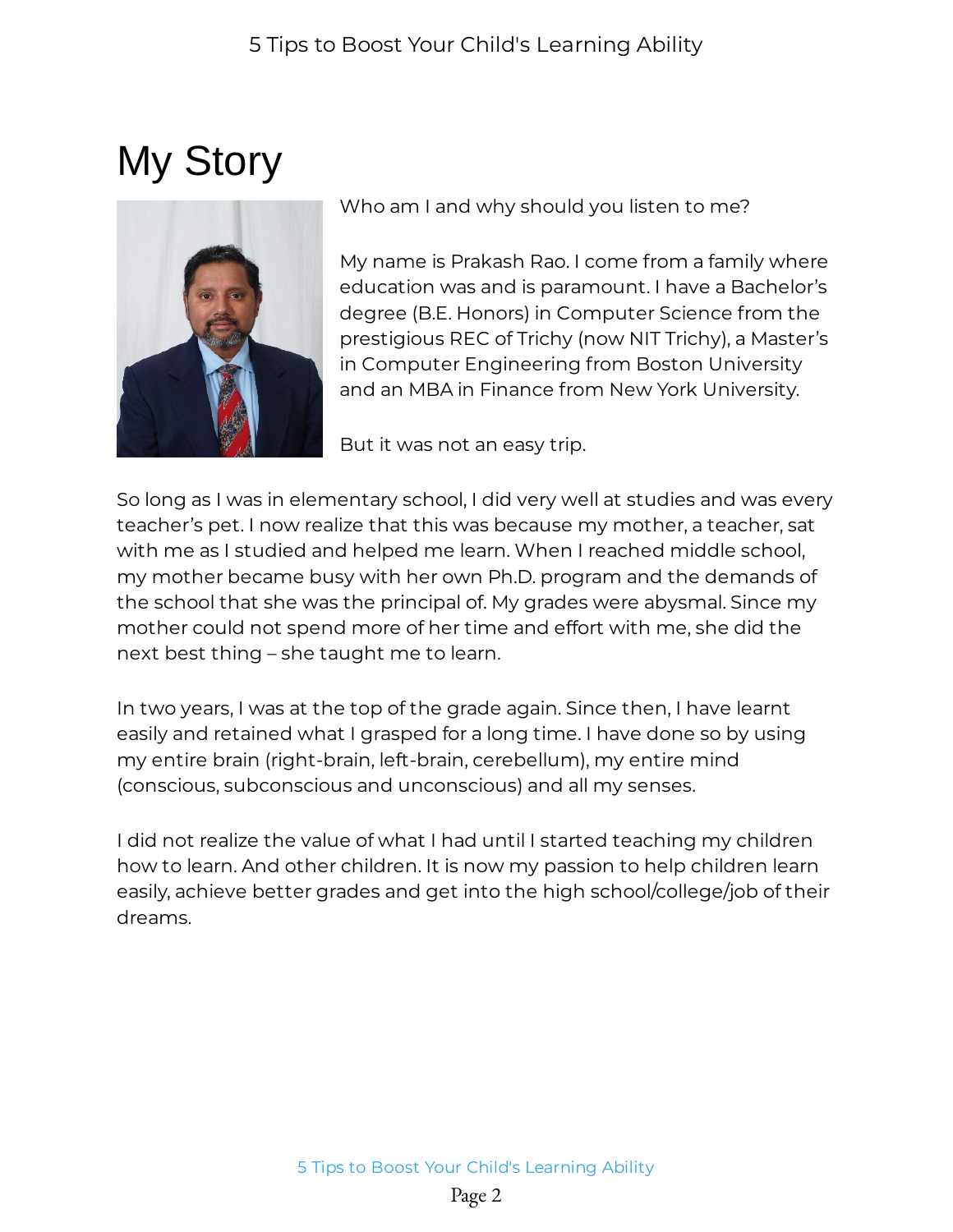### <span id="page-3-0"></span>How You Can Help Your Child

It is good for parents to be personally involved in their children's education. However, while you know your child well, unless you know what you are doing and the outcomes of your actions, your involvement may not yield the results you desire.

What should you do?



Understand that educating your child is as complex as constructing the Hoover Dam. It takes a goal, a plan, actions, encouragement and evaluation. The goal must be realistic, not just a pipe dream. The plan must consider not only the most direct approach but also ways to overcome obstacles. The actions must be achievable without torturing the child – it

should have an element of fun ("Just a spoonful of sugar makes the medicine go down in a most delightful way"). The encouragement must be genuine, not mere formulaic platitudes that have no meaning and do not appeal to the heart. The evaluation must be fair, not mere criticisms – there must be more positive remarks than negative.

It is especially true now, during the COVID pandemic, when children have remote schooling and parents juggle working from home with helping their children. The situation is fraught with anxiety, stress and tension, and every molehill could escalate into a mountain. How do you help your child while balancing your professional and personal lives? How do you soothe your child's emotions while appealing to his/her mind to learn better?

Let's get started. Here are 6 powerful tips you can take to launch your child's education into greater heights (I know that the title says 5. I like to under promise and over deliver!):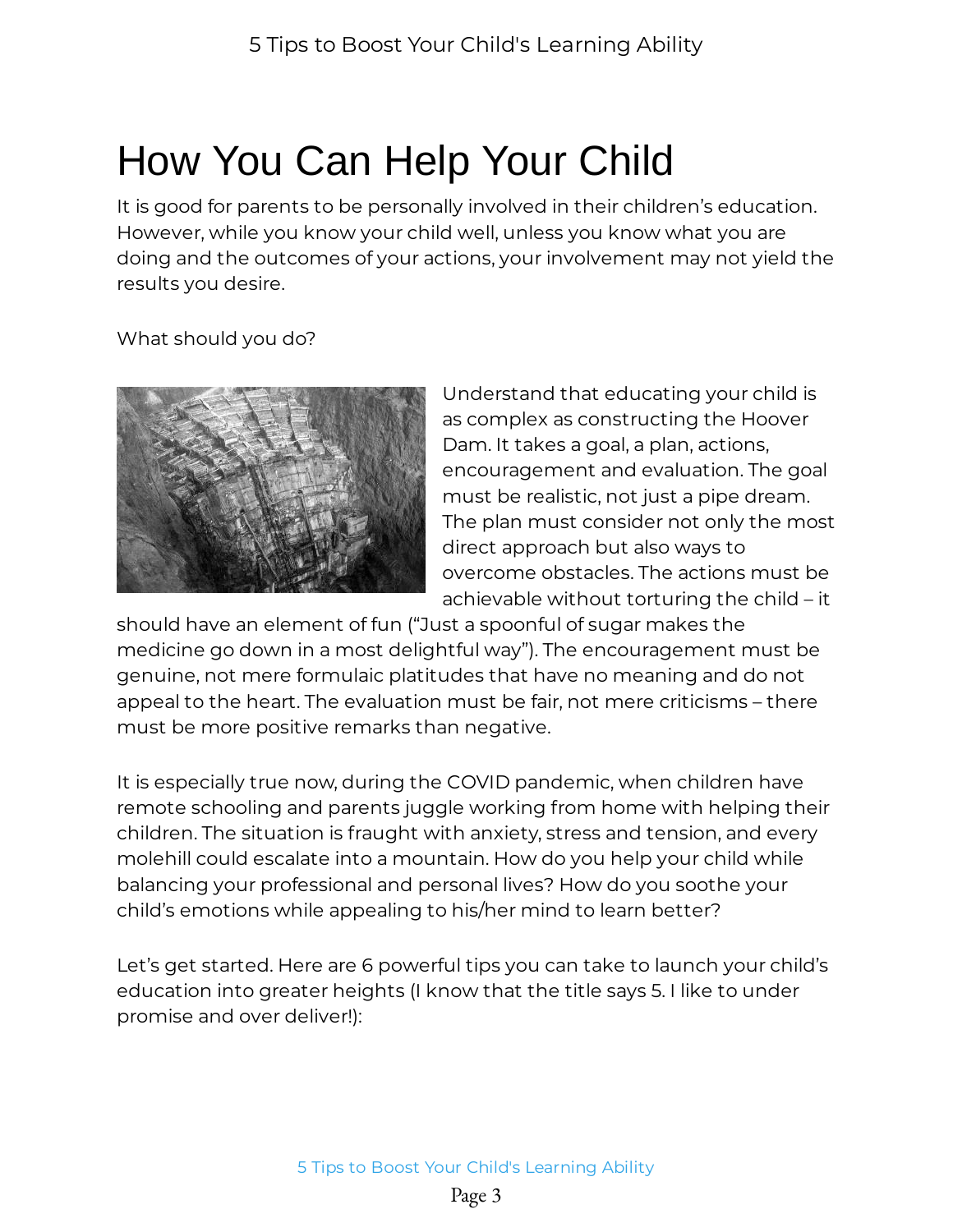### <span id="page-4-0"></span>Tip 1: Step Forward from Where Your Child Is

As adults, we already know many of the things that the child is trying to learn. We tend to forget that we were children once. I remember teaching my young son that two and two made four. What is obvious to you is a mental stretch to your child.

Understand what your child knows already and what he/she needs to learn. That is the starting point. When you realize what your child does not know and what you know already, it will enable you to see the world from your child's point of view. That will help you be more sympathetic and patient, and that is precisely what your child needs from you right now.

I have seen parents work with their children getting on and off escalators in shopping malls. They step just before the escalator, count down, step on with the child and steady the child in the initial lurch that the child feels when the escalator moves forward. This is the same thing that you should with your child – figuratively, of course – when working with him/her on new lessons.

Also, make sure that you are taking the right steps. Education has changed since you went to school. How I used to solve math problems is different from how my sons have been taught at school. When I tried to show them my solution, they got confused. It got to a point when the teacher asked me to either follow what is done at school or not help my children. I had to relearn basic middle-school mathematics!

There is a Chinese proverb that states "A journey of a thousand miles begin with a single step" but that is only partially true. The journey begins with understanding where you are and where you need to go. Otherwise, the journey will be like what the Cheshire Cat discussed with Alice (in Lewis Carroll's Alice In Wonderland):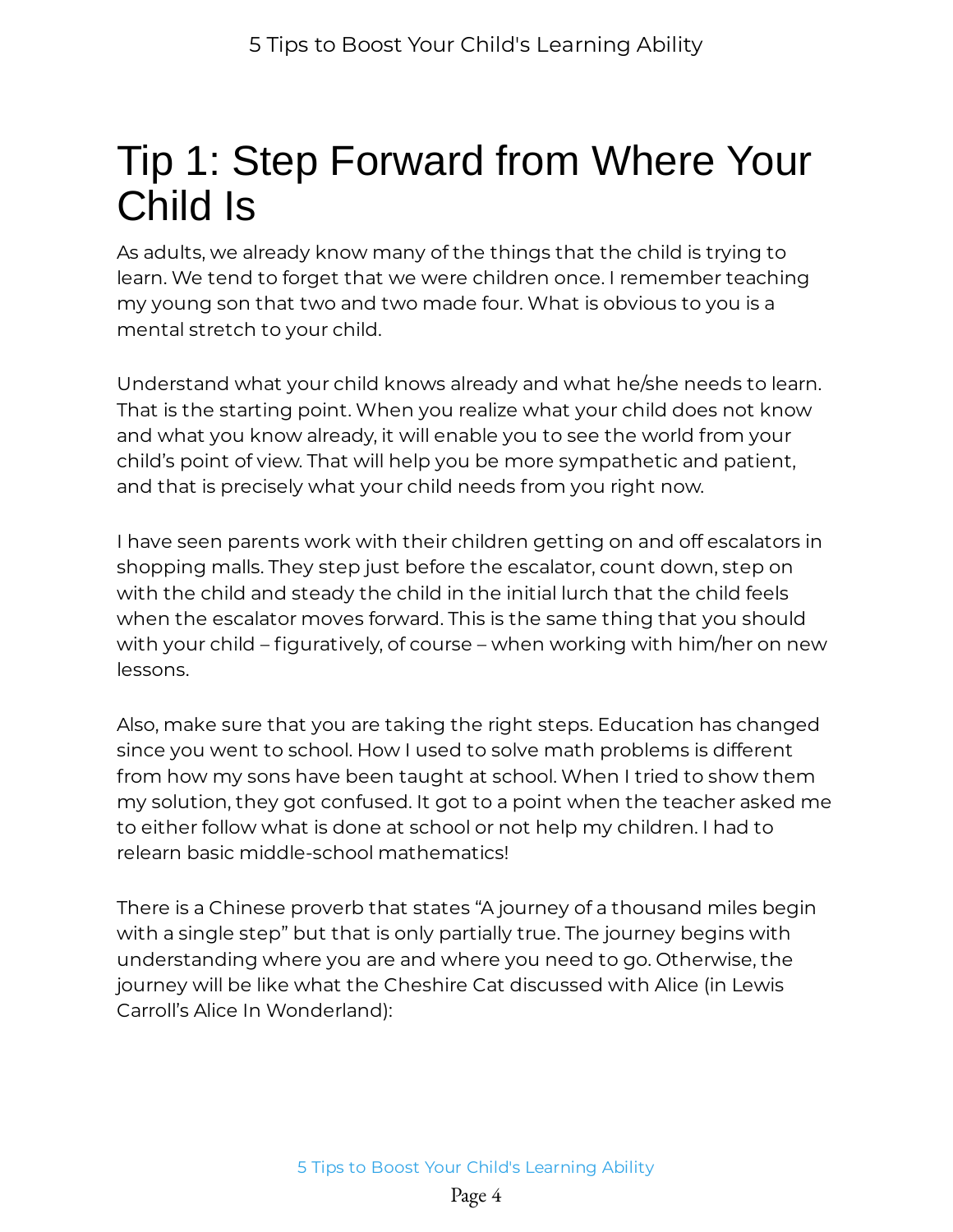

"Alice: Would you tell me, please, which way I ought to go from here? The Cheshire Cat: That depends a good deal on where you want to get to. Alice: I don't much care where. The Cheshire Cat: Then it doesn't much matter which way you go. Alice: ...So long as I get somewhere. The Cheshire Cat: Oh, you're sure to do that, if only you walk long enough."

Finally, on this subject, speed does not matter: Only progress matters. Be patient.

#### <span id="page-5-0"></span>Tip 2: Practice Does Not Make Perfect!

There is an old proverb going around that Practice Makes Perfect. No, it does not! Practice makes *permanent*. If you practice – or repeat – the wrong thing, you will permanently remember the wrong thing.



Many years ago, my cousin who was studying anatomy to be a doctor often missed the "l" in the Latin name of the depression behind the knee (popliteal fossa). Now, years later, if I teasingly ask him what the depression behind the knee is called, he still calls it "popiteal fossa"! It is permanently wrong in his mind. Not

that it matters, now that he is an established doctor, and such errors are caught by auto-correct on most phones and computers. Nevertheless, it serves my point that when you practice something wrong, you get it wrong.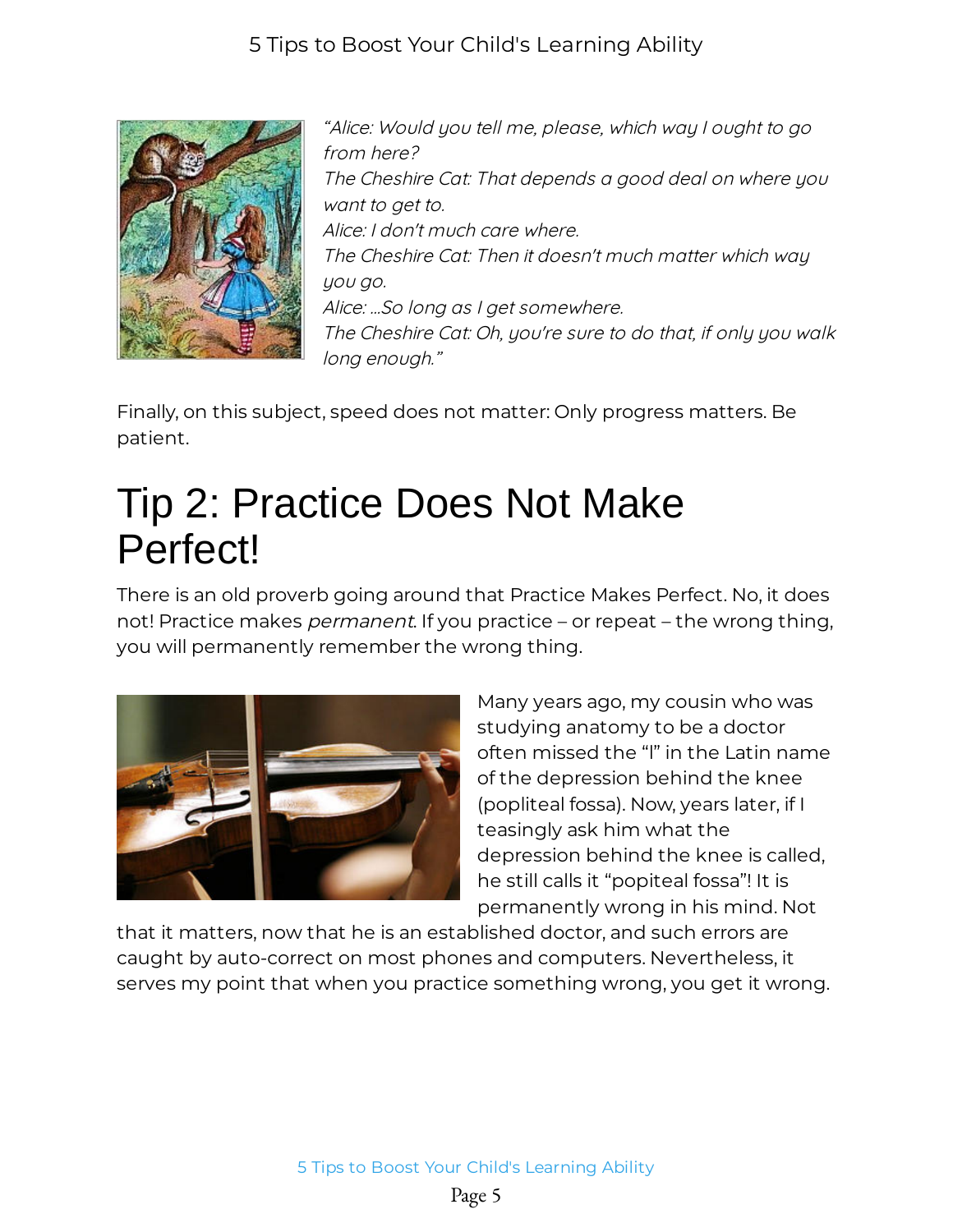Practice does not make perfect. Practice makes permanent. Perfect practice makes perfect.

The human mind is peculiar, to say the least. You can learn almost anything but you can never consciously unlearn anything. It reminds me of a scene in Richard Brinsley Sheridan's play The Rivals:

Mrs. MALAPROP But the point we would request of you is, that you will promise to forget this fellow—to [obliterate] him, I say, quite from your memory.

LYDIA Ah, madam! our memories are independent of our wills. It is not so easy to forget.

Indeed, it is impossible to consciously forget. The only thing you can do is to practice (if it is a physical skill) or repeat (if it is a concept to be memorized) the correction to the mistakes so much that it replaces the original mistake that was made permanent.

Therefore, to prevent mistakes from becoming permanent, your child should verify and validate knowledge before learning more. Self-tests are very useful in this regard.

Finally, on this subject, how long does it take to make something permanent? Experiments, including at NASA, have shown that it takes the average person about 3 weeks to memorize something or to learn a new physical skill. The caveat is that the person should practice rigorously every day.

### <span id="page-6-0"></span>Tip 3: Avoid the Student's Syndrome

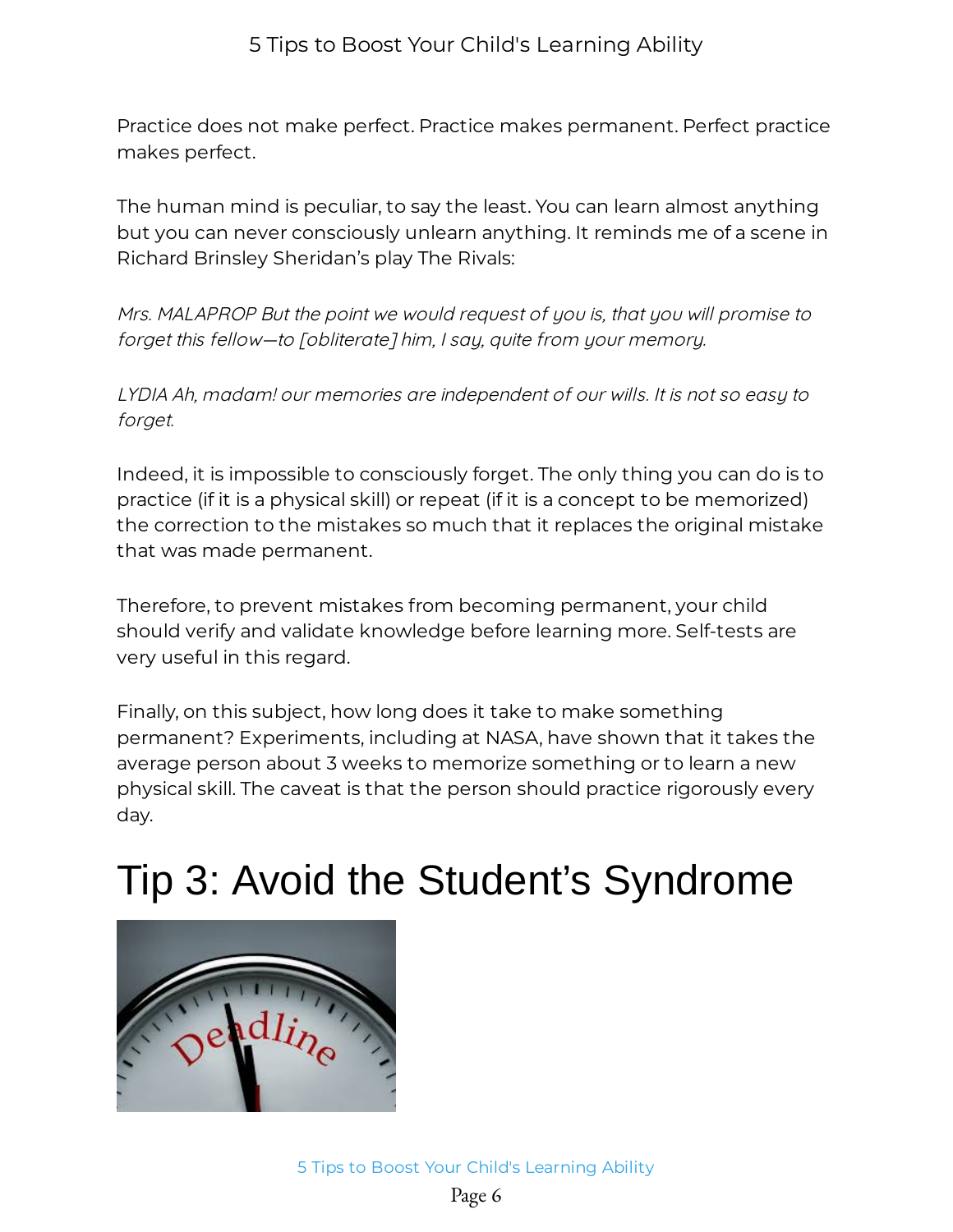There is a strange phenomenon that occurs when a student is assigned a report or project to be submitted in several days – from three days to a couple of weeks. If the student worked diligently on the task, biting off a little bit every day, the task could be completed on time easily and with sufficient quality.

Unfortunately, most students waste the first few days and scramble at the end to get enough done and sneak it in on or about time. The students pull all-nighters, keep them going on caffeine, get very stressed out and react very emotionally to the slightest disturbance. I have seen my share of these, but, thankfully, my sons neither pushed many projects to the last minute nor did they get too emotional. Also, my sons went through their "stressful" times without the additional Damocles' sword of COVID dangling over them. In today's atmosphere, where families are constantly thrown together and isolated from others, I expect the problem to be many times more dramatic.

Student's Syndrome is related to but not the same as Parkinson's Law: Work expands so as to fill the time available to complete it. In the Student's Syndrome, work does not expand but time is not effectively used.

The problem of the Student's Syndrome has other implications.

In Stephen Covey's "The 7 Habits of Highly Effective People", he said that when people worked on tasks that are not urgent, they tended to be proactive, while when they worked on urgent tasks, they tended to be reactive. What's the difference?

When you are proactive, you have the time to think things through. You can consider alternatives, pick the best, plan, carry out the plan, and verify. When you are reactive, you don't have the luxury of time. You pick the first idea that seems to fit and slap things together. The Student's Syndrome forces students to be reactive.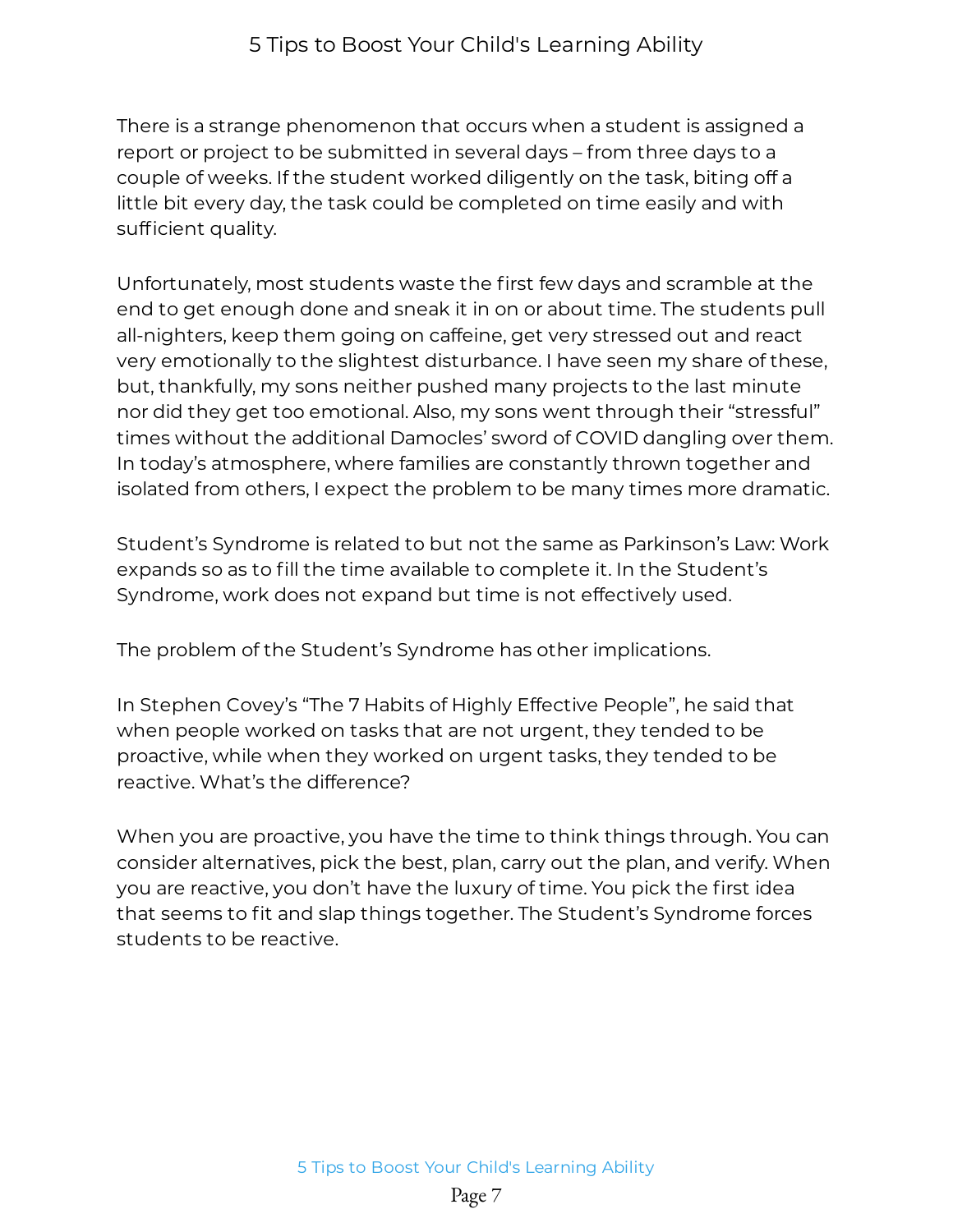The solution to the "Student's Syndrome" is to begin on the task as soon as it is assigned, and to completely think it through within the first day. If you act as your child's sounding board as soon as any report or project is assigned, you can help with the planning and layout. When the planning is done, the task is simply a matter of filling out details. This can be whittled away, and the task can be completed well in time and with excellent quality. It makes all the difference between an A and a C on a project or report.

Does your child ever come to you and wallow in self-pity? Does your child complain that he/she does not get it, he/she must be stupid, and that he/she just gives up?

### <span id="page-8-0"></span>Tip 4: Stop Self-Pity

Would you let your child give up?



Let me ask you: Did your child start running as a toddler?

Your child did not start off running. Your child crawled, stood, walked with faltering steps, walked steadily, and only then began to run. Likewise, when learning new concepts, your child will take baby steps before striding forward

confidently.

You didn't allow your child to wallow in self-pity when he/she fell down while learning to walk. You didn't tell your child, "You'll never learn to walk." You didn't allow your child to stop trying to walk after the initial failures. You helped your child learn to walk.

The difference is that a toddler has no sense of self-importance and does not equate a few failed attempts with inability to learn, and that the parents patiently work with their children to get them to walk. By the time children are in middle school, the ego is easily bruised, and parents don't prevent them from giving up.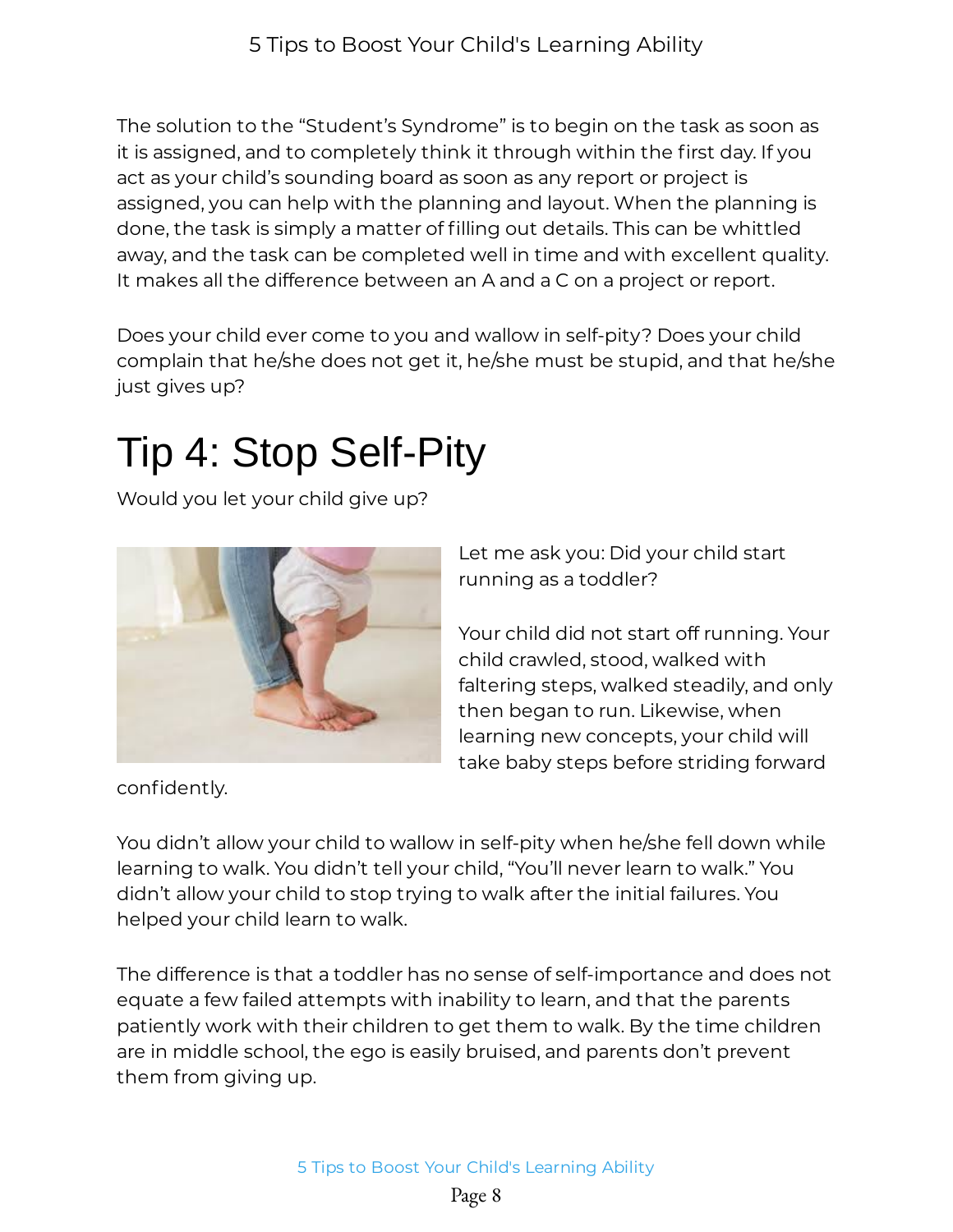It is easy to give up. Unfortunately, most children give up when they are just short of competence. As Napoleon Hill mentioned in Think and Grow Rich, many gold diggers give up when they are just 3 feet away from gold. The learning curve may look steep but there are many learning techniques that can help your child get at least enough competence to hold his/her own.

As hockey icon Wayne Gretzky said, "You miss 100% of the shots you don't take."

And John Greenleaf Whittier wrote in his poem "Maud Muller",

"For of all sad words of tongue or pen, The saddest are these: 'It might have been!'"

Don't allow your child to give up and then lament on what may have been.

#### <span id="page-9-0"></span>Tip 5: The Human Brain Gets Fatigued, Too

How long can you sustain a thought?



The human brain is very fickle. It jumps from thought to thought like a monkey swings from tree to tree. We have about 12,000 to 60,000 thoughts every day, according the DENT Institute for Neurological Studies, which works out to a thought every 1-5 seconds that we

are awake (assuming that we sleep for 8 hours a day). It takes a lot of effort to sustain a thought.

The brain accounts for only 2% of the human body weight but uses 20% of the blood and oxygen. It consumes a lot of the body's energy. Therefore, activities that force you to think are very tiring.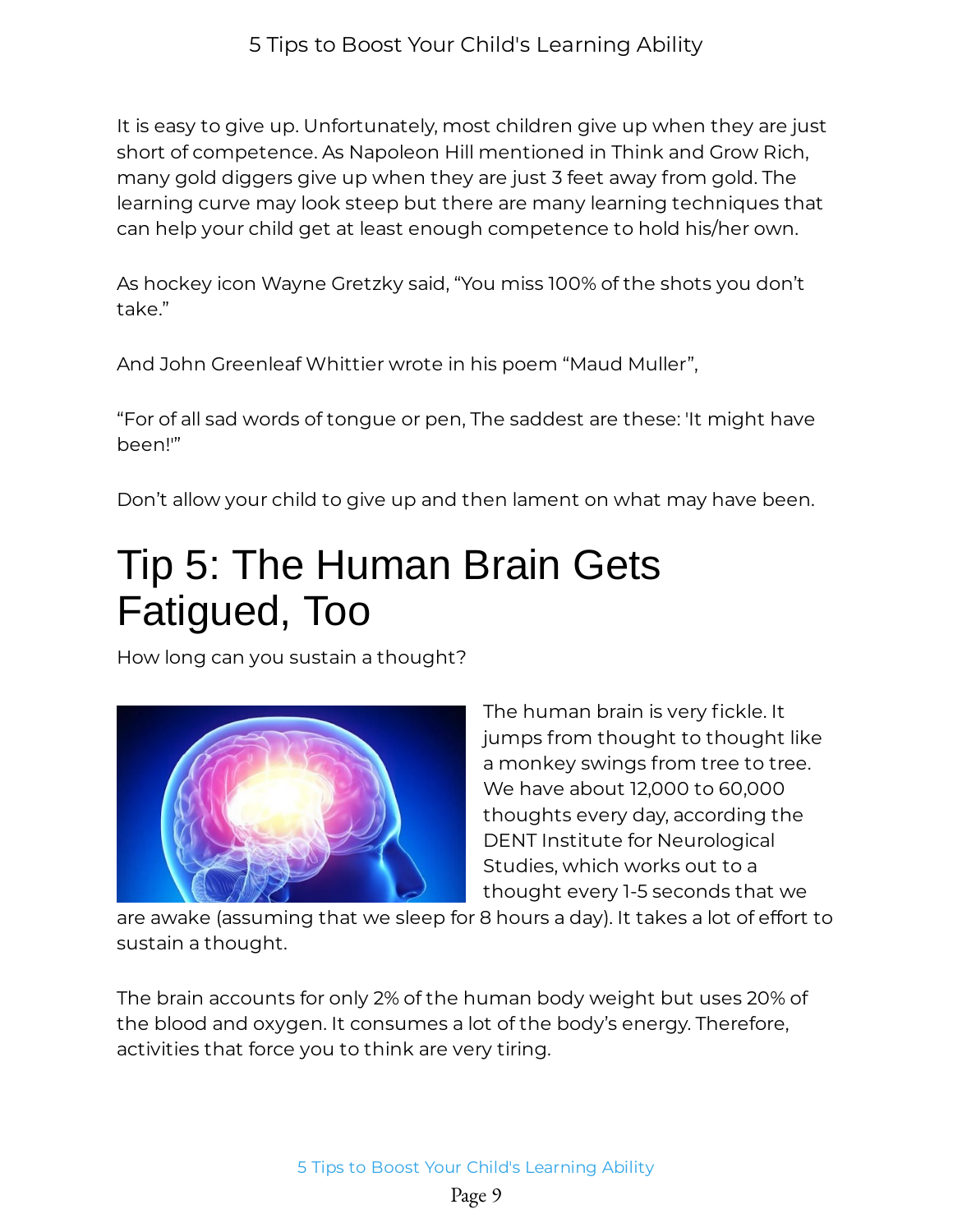Children learn very well in short bursts. They do very poorly when they are forced to work on something for hours on end. One way to make use of this is to ask your child to study one topic for only 8 minutes at a time. After 4 8 minute sessions, your child can take a 6-minute break. This can be repeated as many times as needed to complete the tasks of the day.

Another way of avoiding brain fatigue is to separate the tasks into "thought" sections and "actions" sections, and not having any conscious thoughts during the actions section. This makes the action purely mechanical, subject to physical fatigue but not mental fatigue.

#### <span id="page-10-0"></span>Bonus Tip: How to Get Your Child to Love Learning Again

Dale Carnegie said that the best way to get someone to do something is to make them want to do it.

You can coax and cajole your child to sit and study. You can bribe your child with gifts and privileges. You can threaten them with consequences if they did not study. You can actually punish them for not studying. In the first case, they will do it for you. In the second case, they will do it to get the reward. In the third and fourth cases, they will do it out of fear. However, none of these will achieve anything. The only way to make them achieve anything out of studying is when they want to study, and when they enjoy learning.

Tony Robbins, in his sales training, used the acronyms ERBN, LRBN and DRAB – Emotional Reasons to Buy Now, Logical Reasons to Buy Now, and Dominant Reasons to Avoid Buying. The premise is that while we human beings pride ourselves in the use of logic to make decisions, most of our decisions come from our emotions and we use logic to justify it. This is more so in children – they are not yet in the habit of making logical decisions – and more so with tweens and teens whose hormonal levels ensure that their lives are largely driven by emotions. Therefore, to make them learn because they want to (using Dale Carnegie's principle), we give them emotional reasons and hold them in place with logical reasons (using Tony Robbins' principle).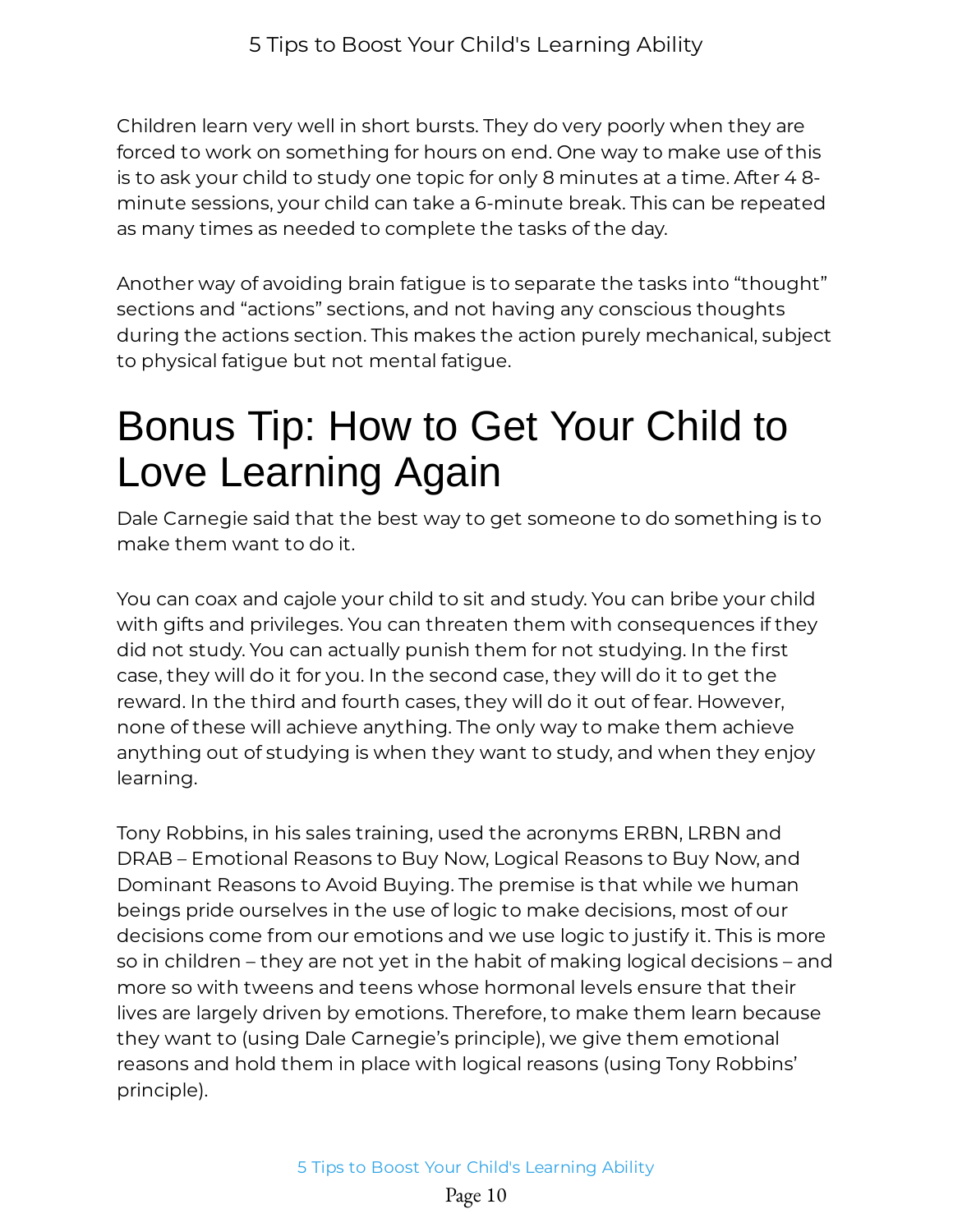Most middle school, high school and college students are passionate about something. As a parent, you either already know or can determine what your child feels strongly about. Help your child realize the passion while you demonstrate your own passion. Leverage the passion for one thing to other related areas. Show how all knowledge is linked. Through this journey, your child will become passionate about learning about everything.

Incidentally, the passion to learn will lead to feeling confident about himself/herself. This leads to a "Can do" attitude.

### <span id="page-11-0"></span>Next Steps

These tips are only the beginning. I am sure you could do with an education booster.

At Turbo Learner, I help children become better students by creating a personal learning process for each child.

Every child is a potential genius. Every child has the potential to learn anything easily, effectively and without stress. Unfortunately, this potential is hardly every realized because the ability is not identified or fostered. Every child is unique. Every child has a unique brain, thinks differently and learns differently.

I determine about 17 learning factors that underly each child's learning abilities and use this to search through a database of leaning methods to identify what would work for this child. I put these learning methods together, fit it to the child and coach him/her in its use. (Some "children" balk at being called children. At my age, anyone in school or college is a child!)



5 Tips to Boost Your Child's Learning Ability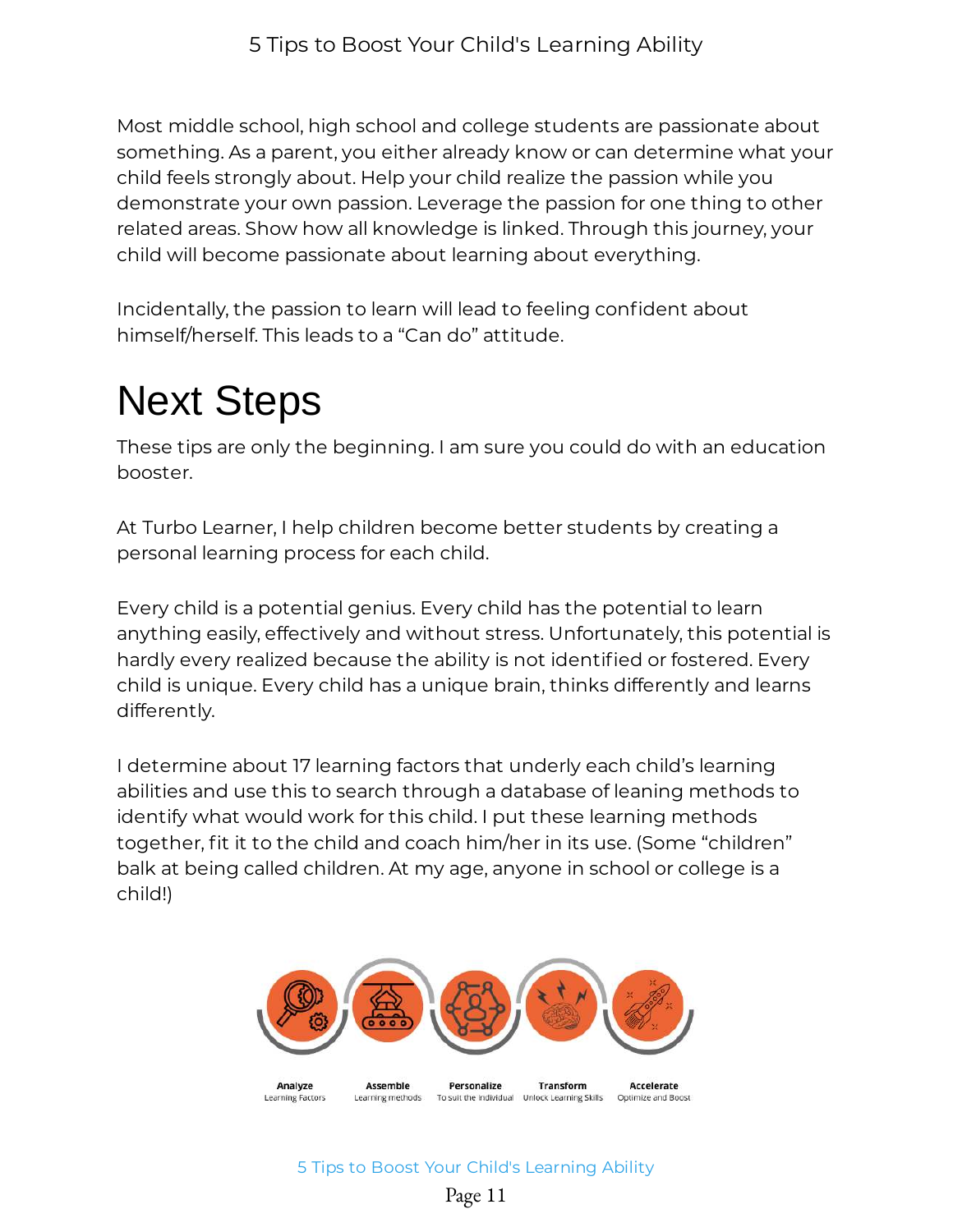These are the steps I use to create a Personal Learning Process:

I analyze the child's learning factors (there are 17 factors)

I *assemble* a candidate learning process from a repertoire of learning strategies and techniques

I personalize the candidate learning process to suit the child

I coach the child in how to use his/her personal learning process and transform him/her

I optimize the learning process and add special techniques to *accelerate* the learning process

If you want to learn more about how I can customize a Turbo Learner Program for your child, book a complementary discovery session with me Right [HERE](https://msgsndr.com/widget/booking/iorEmhRcC9c6eAnIBDvR).